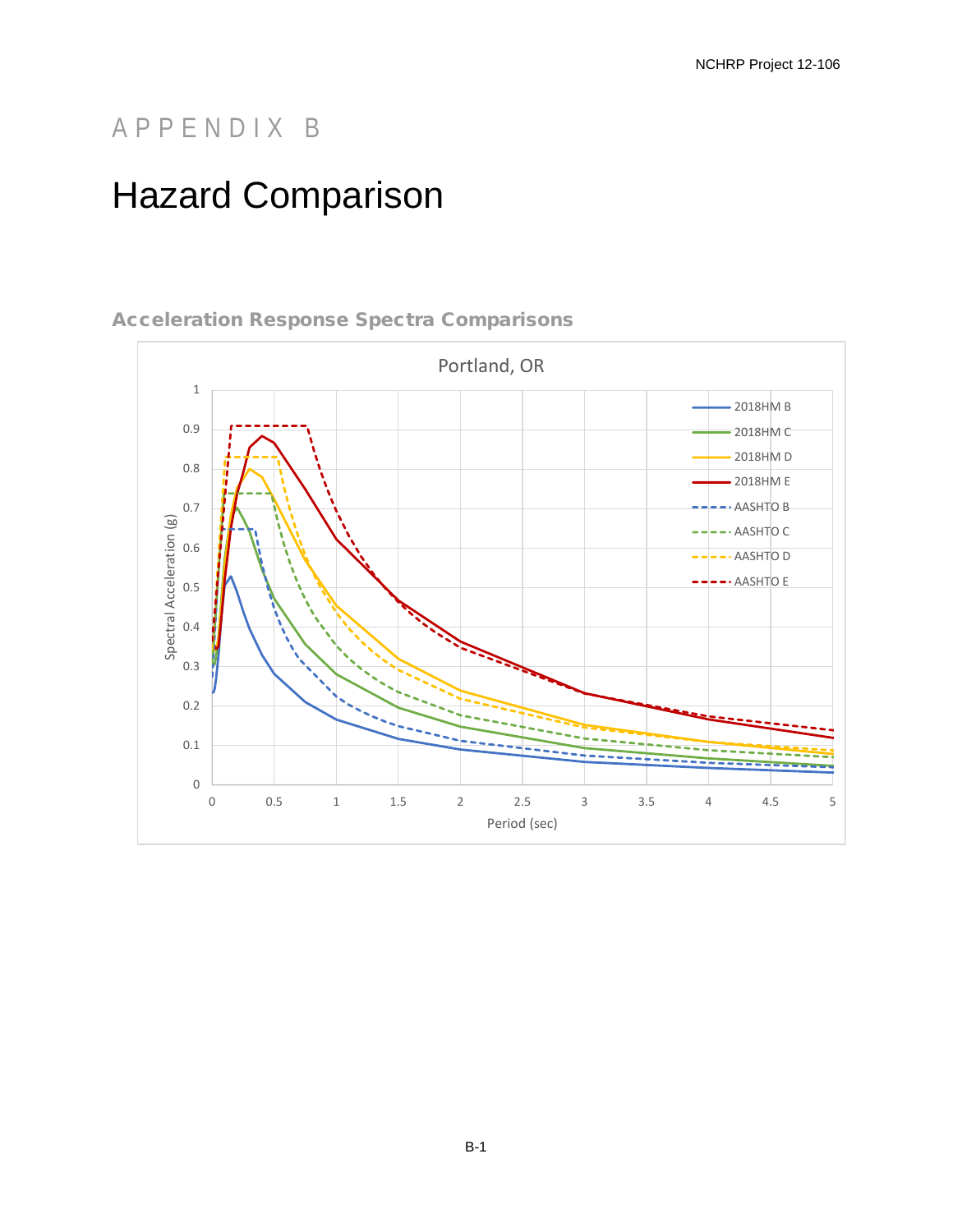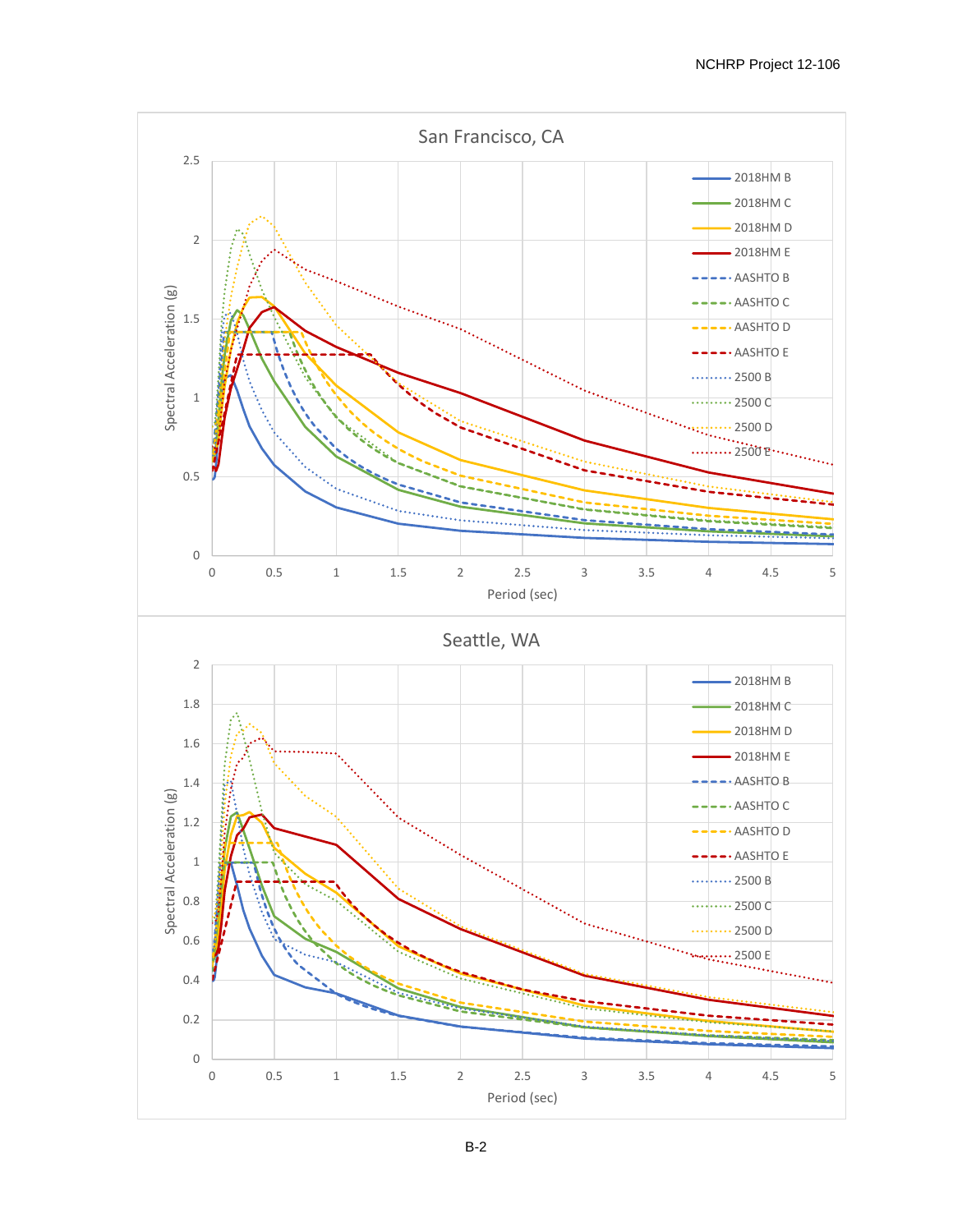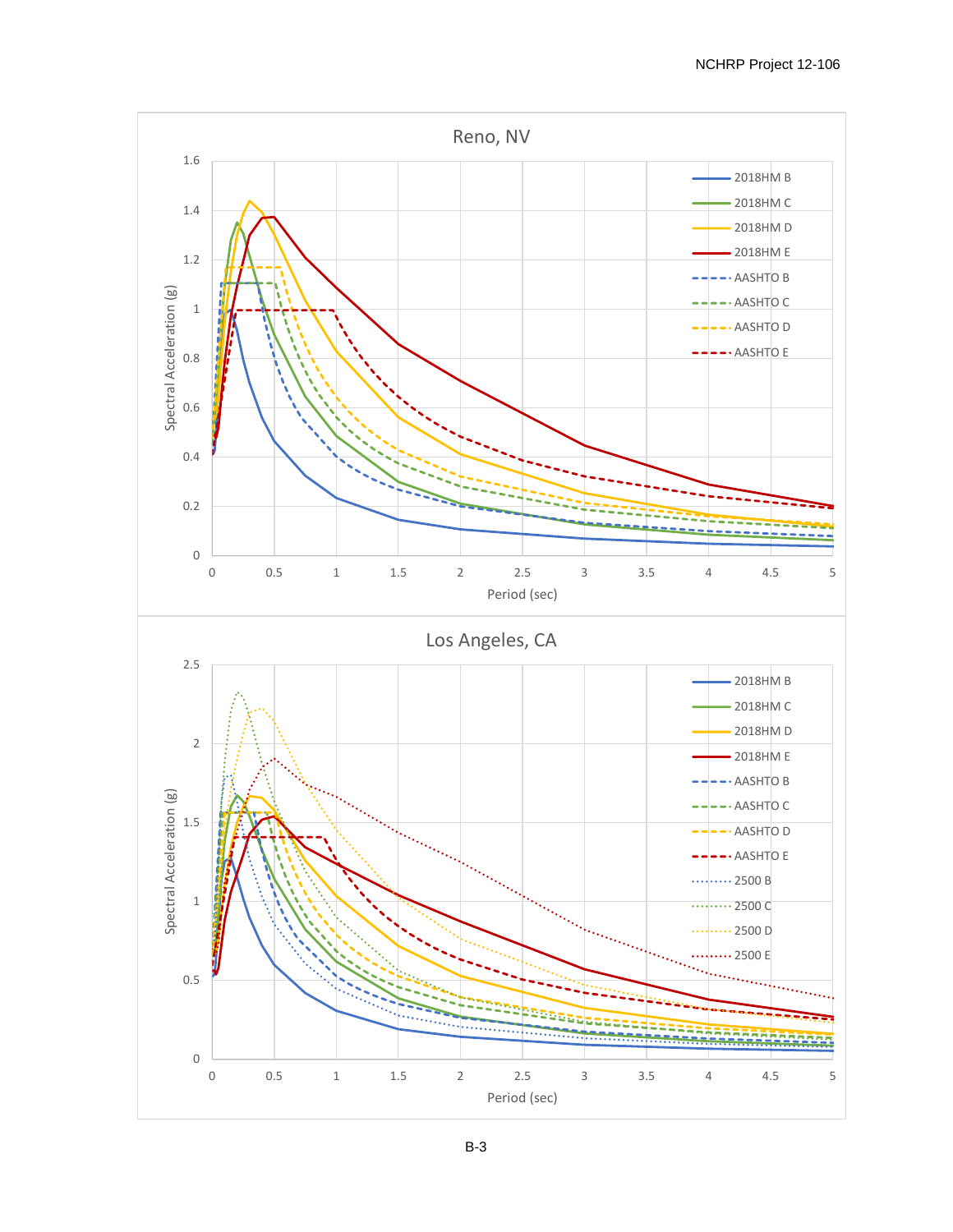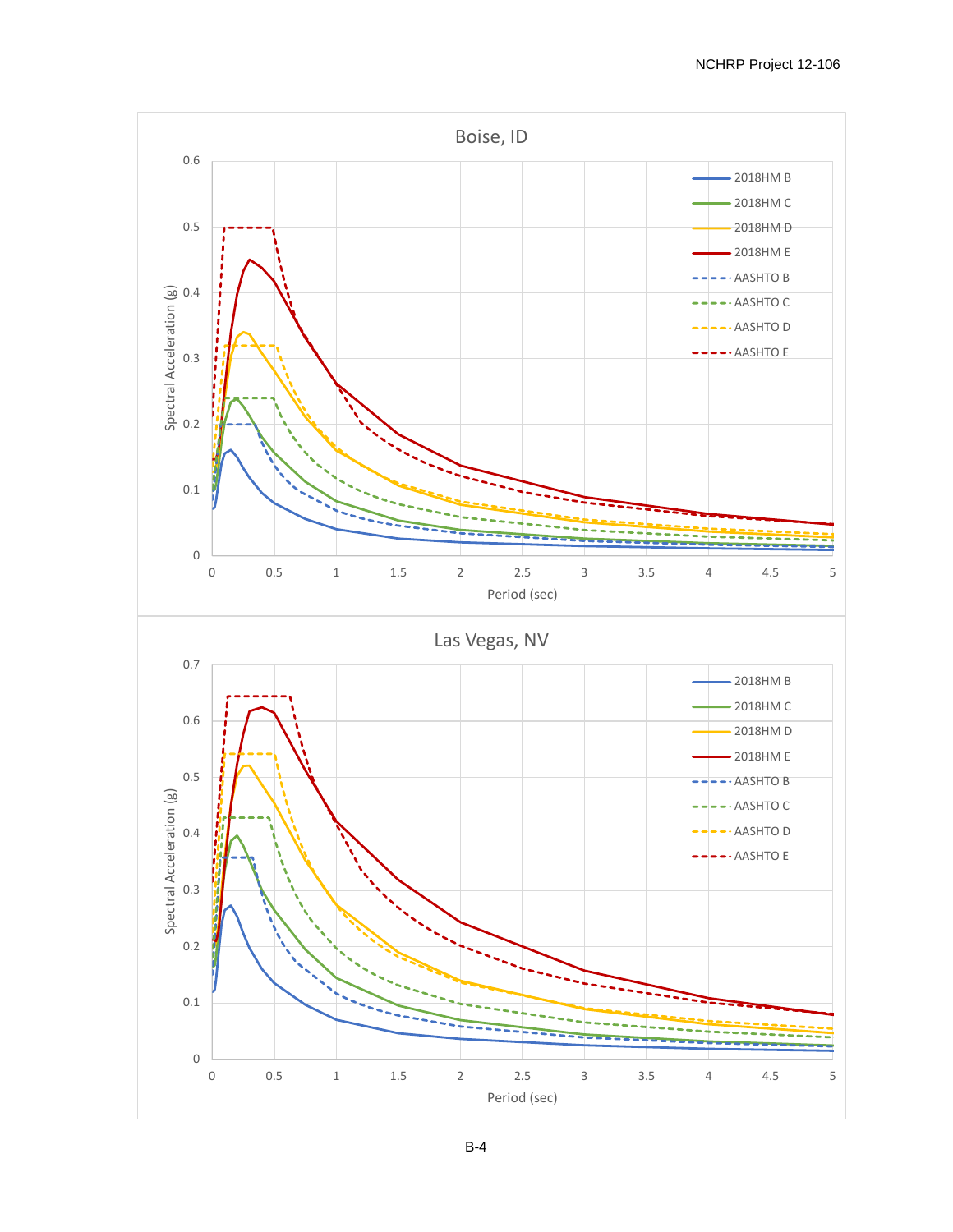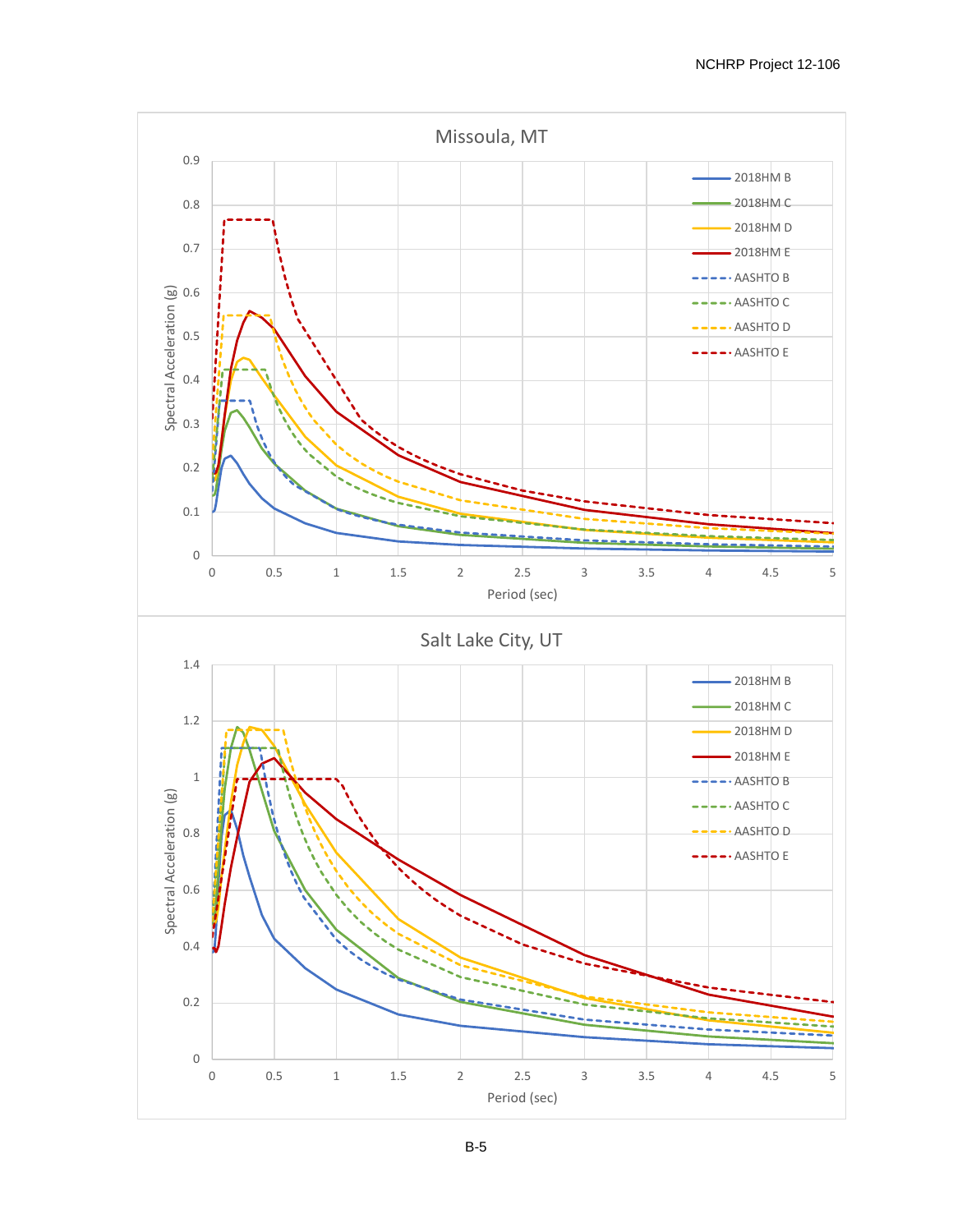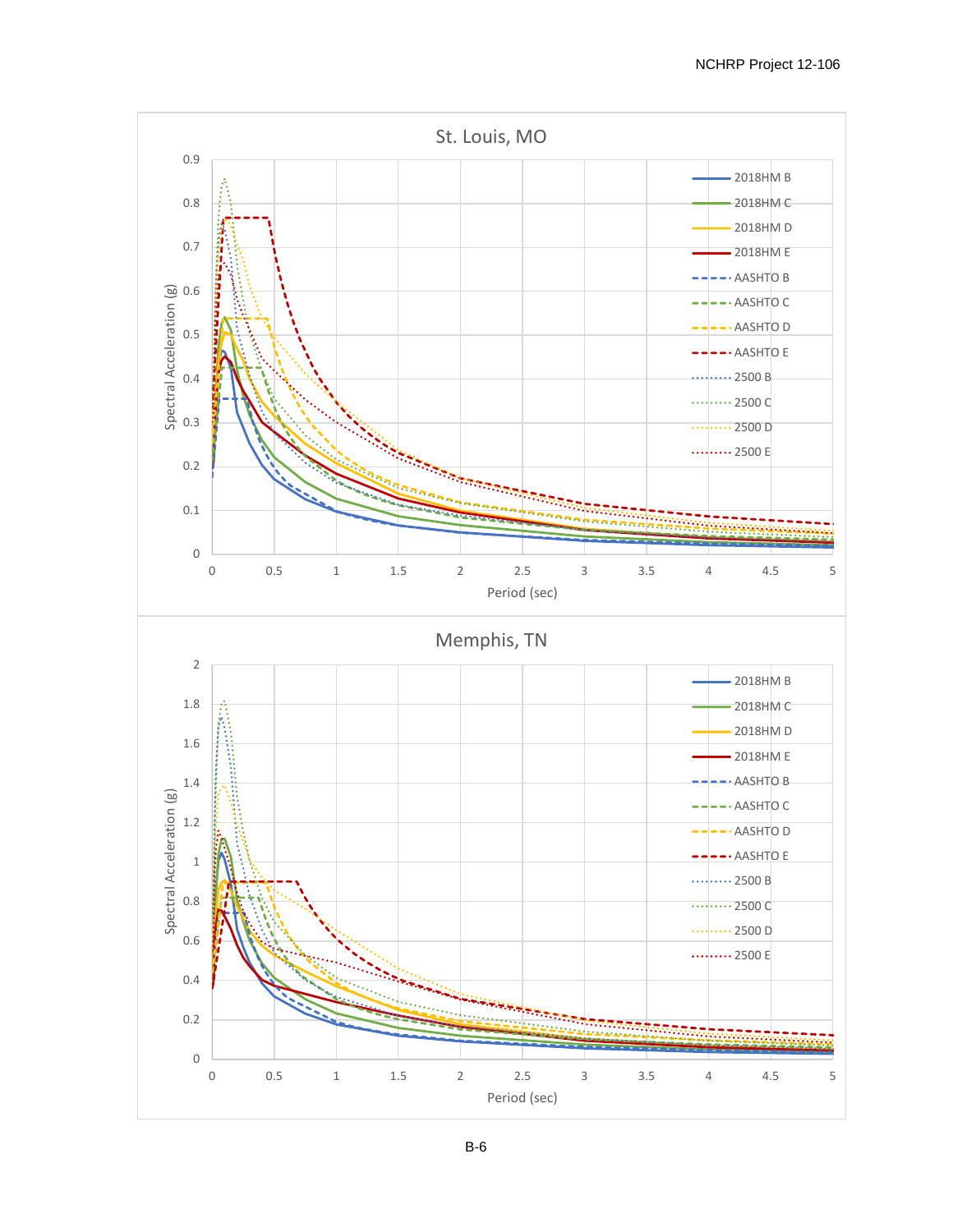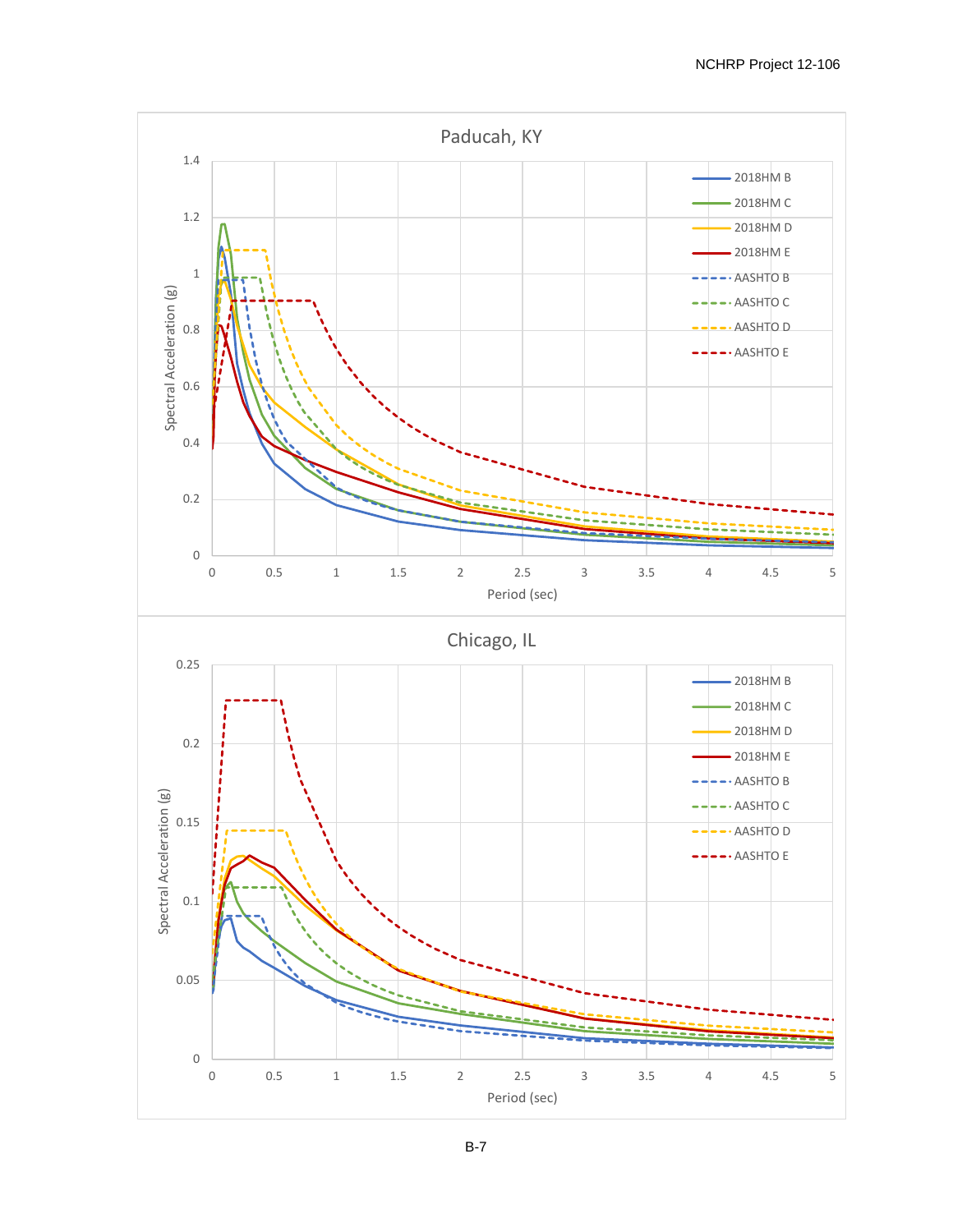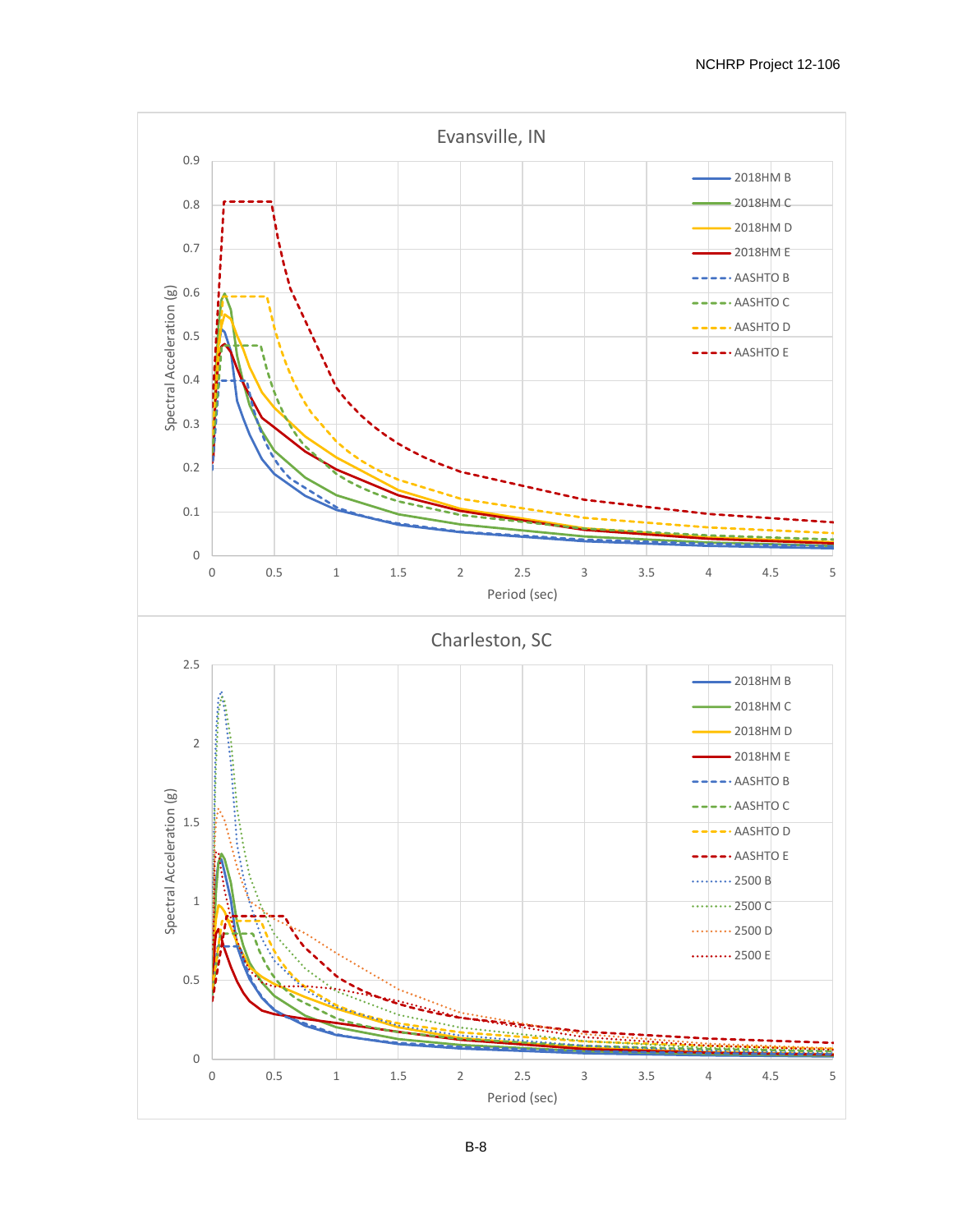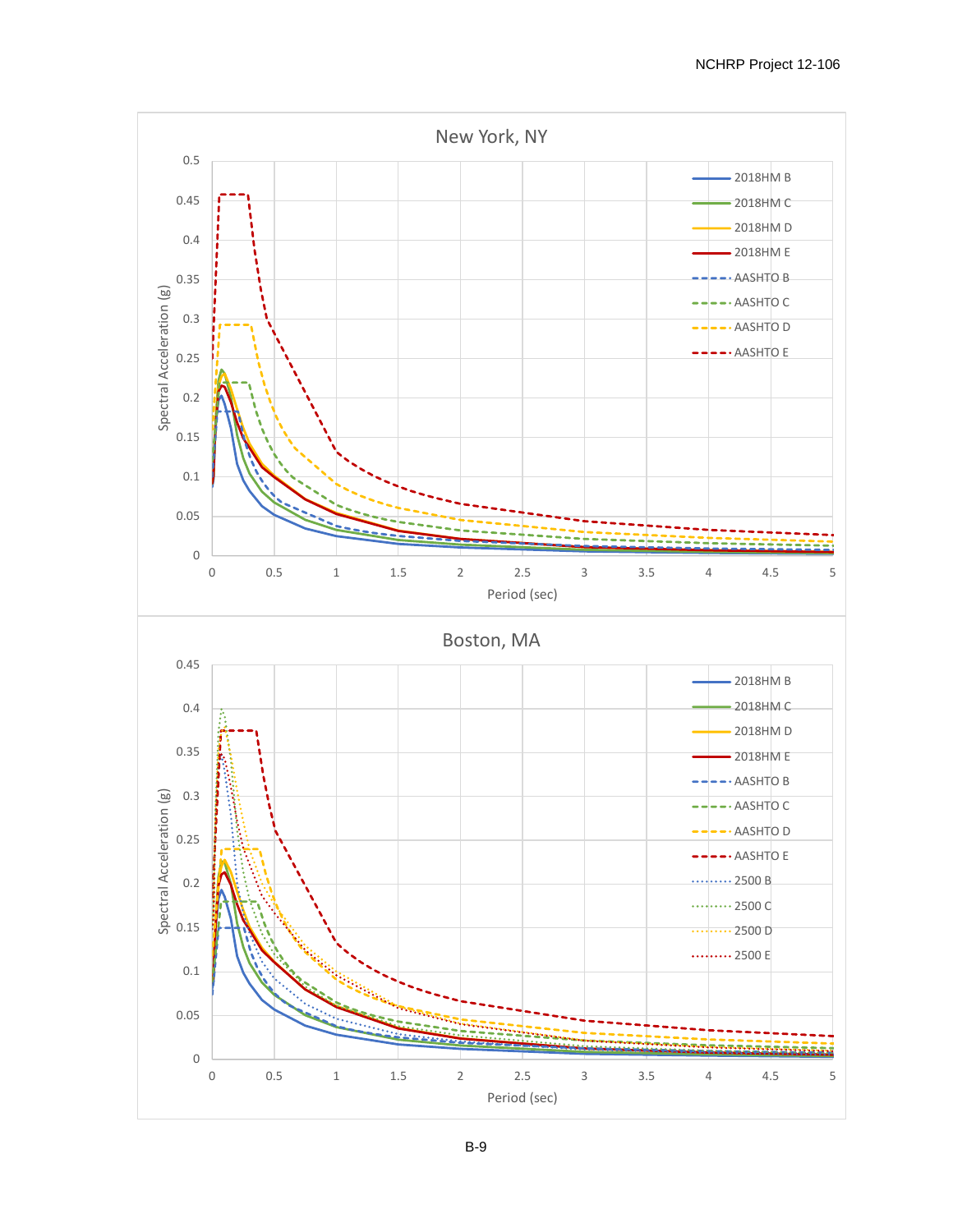

#### Peak Ground Acceleration Comparisons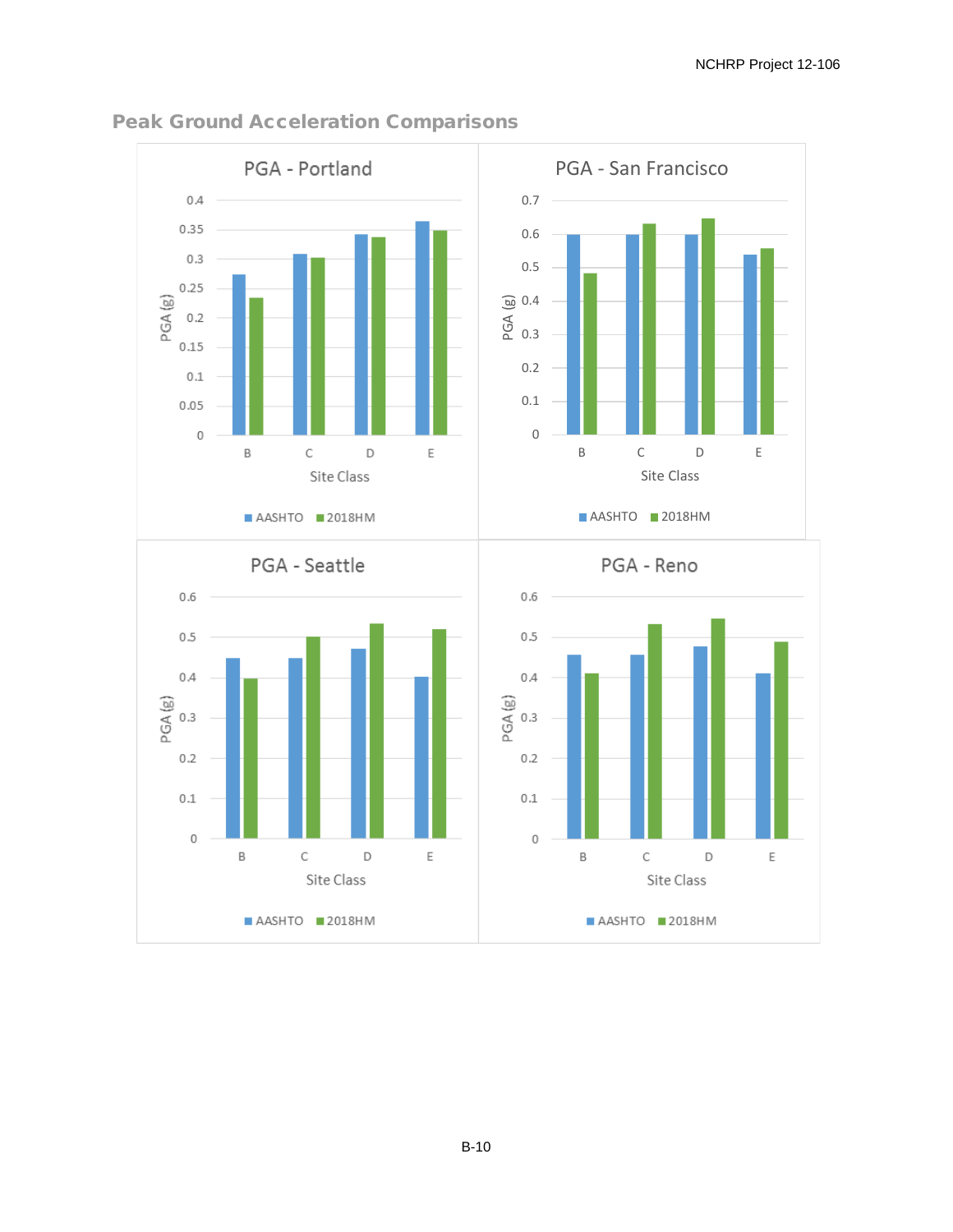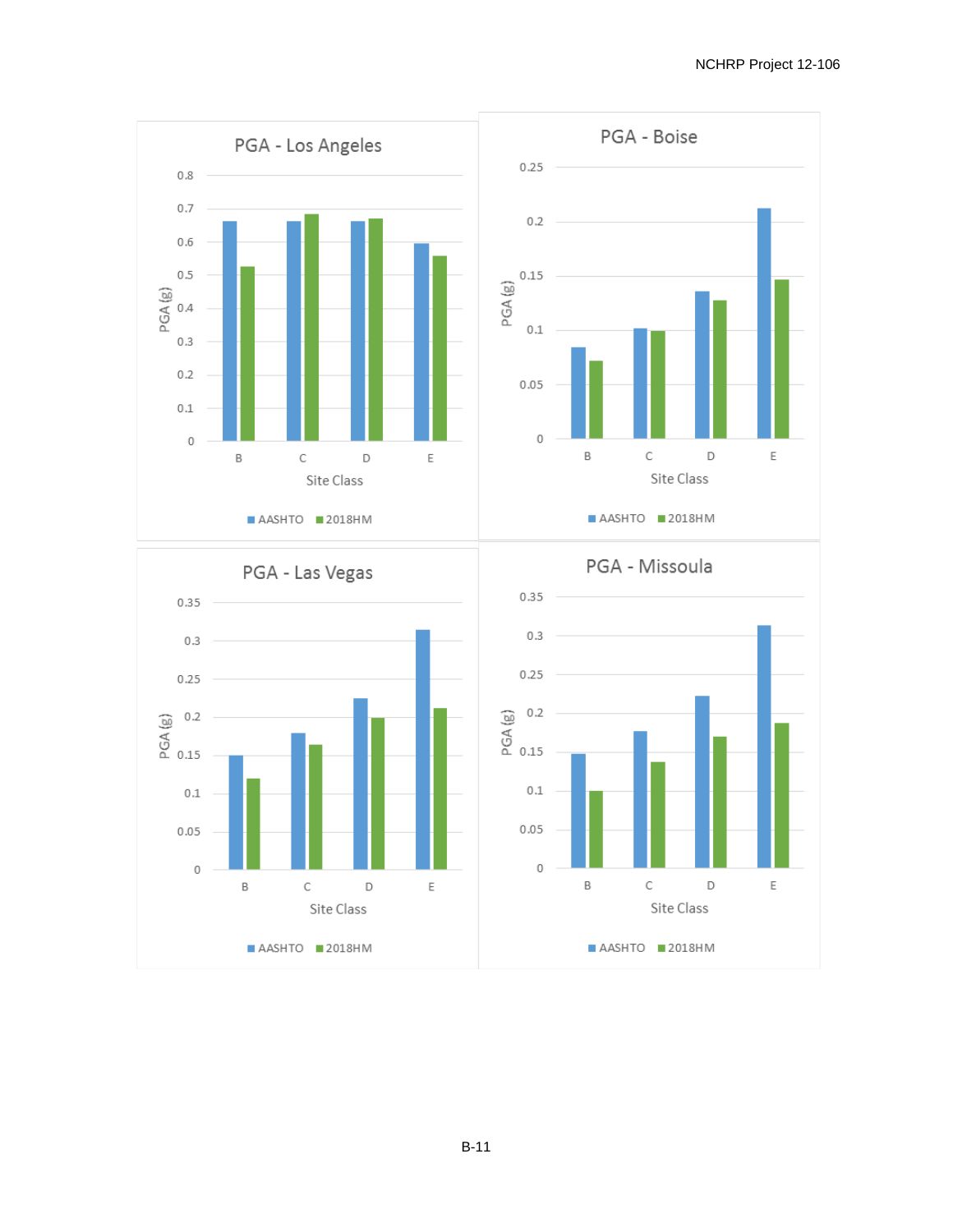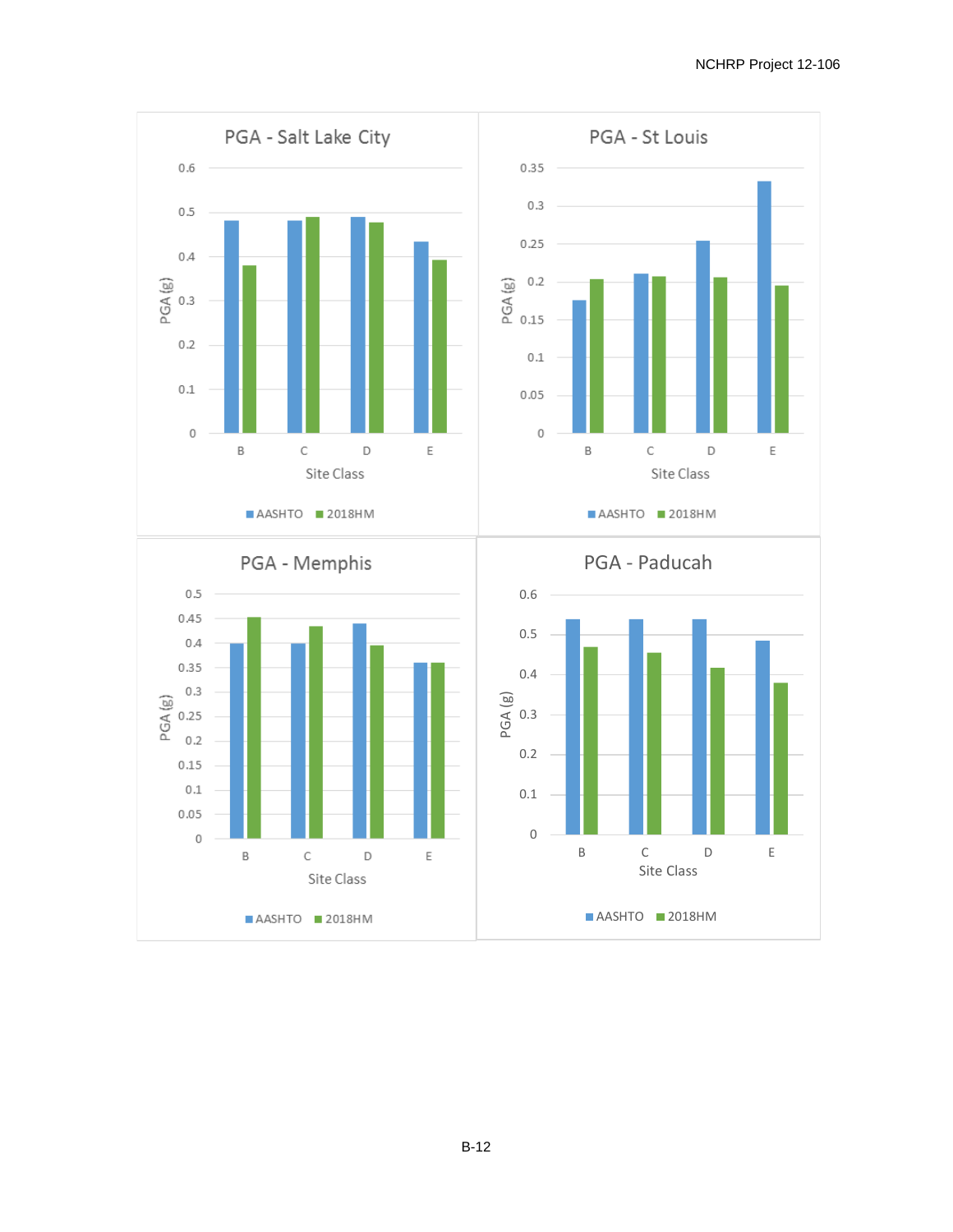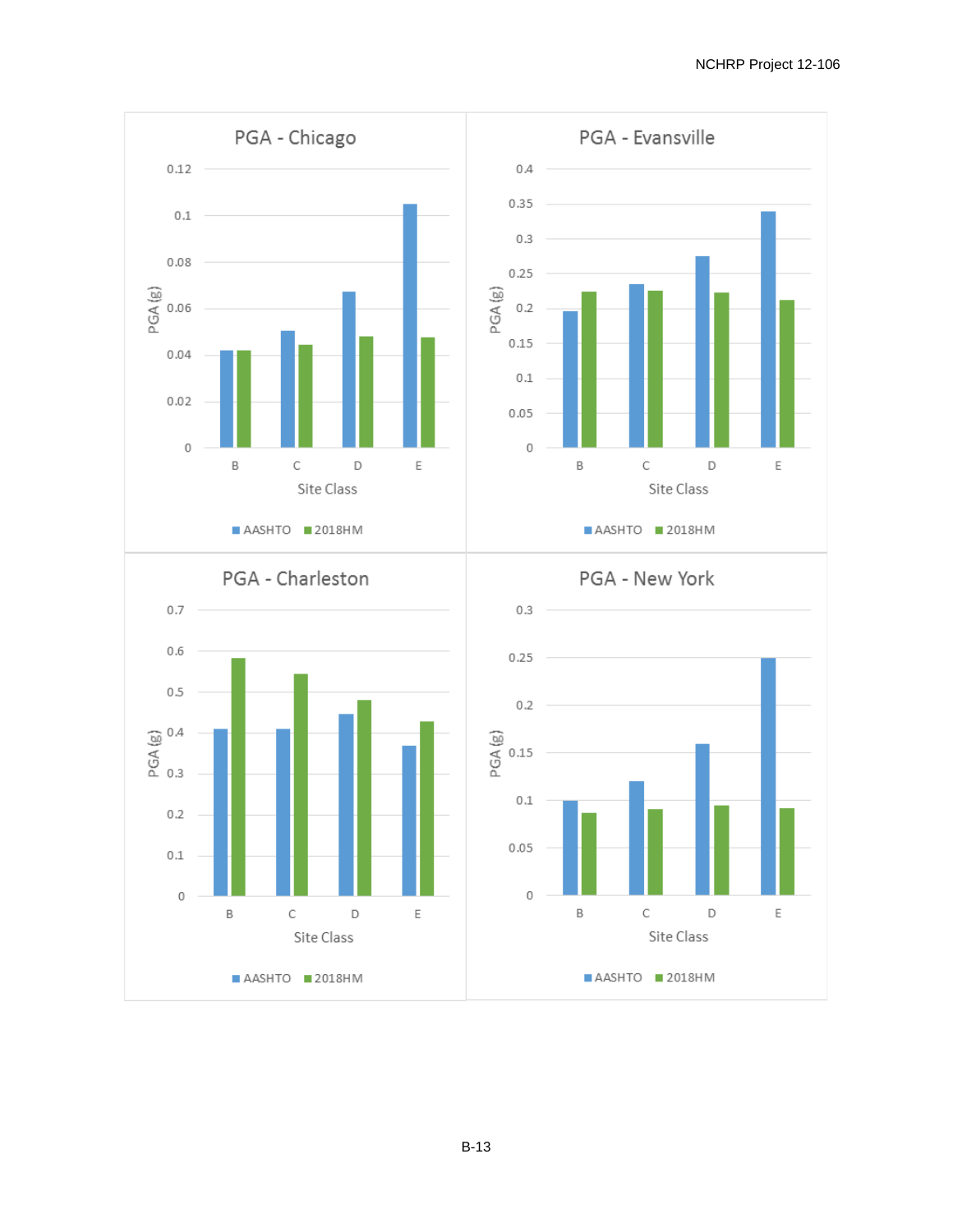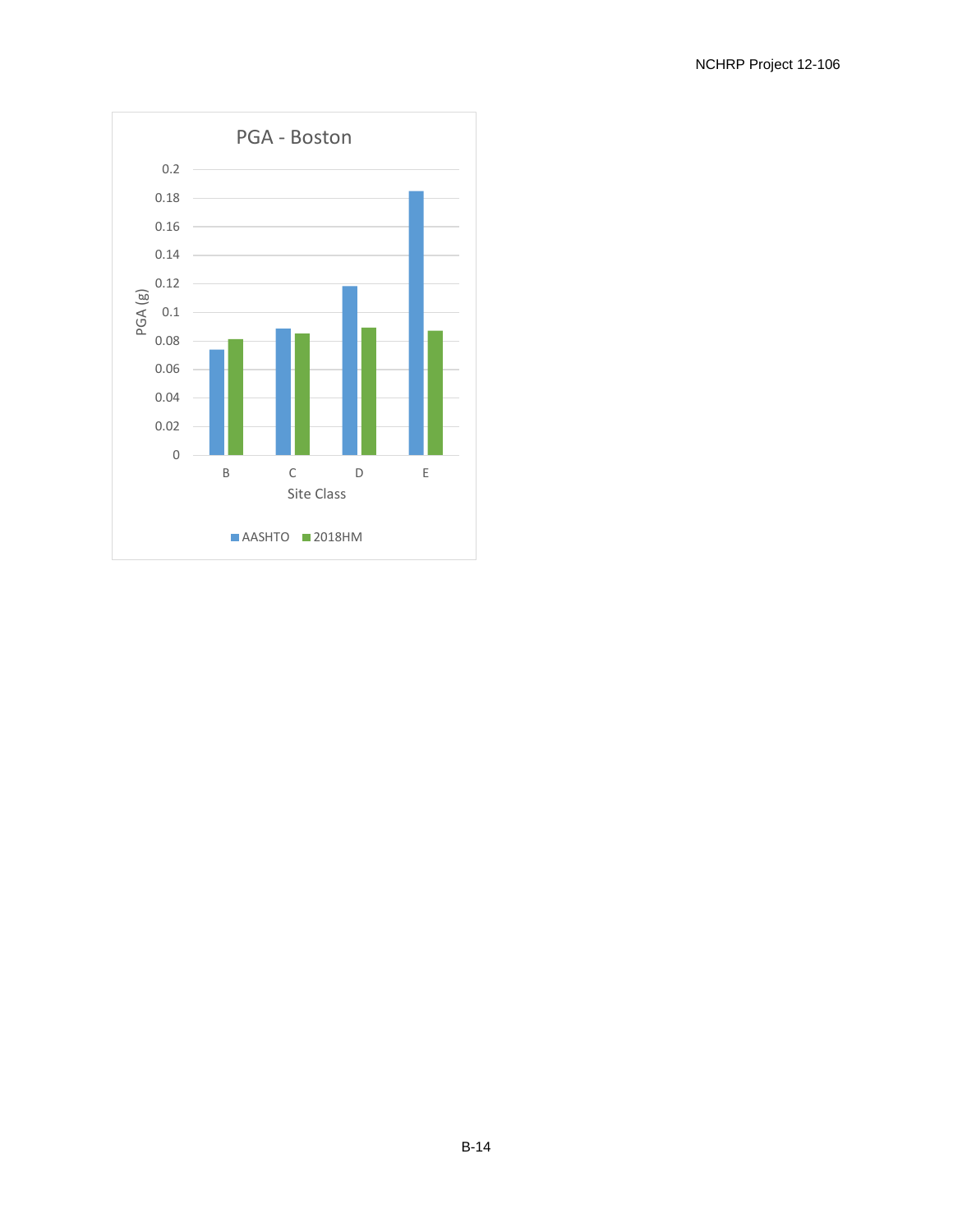

### Displacement Response Spectra Comparisons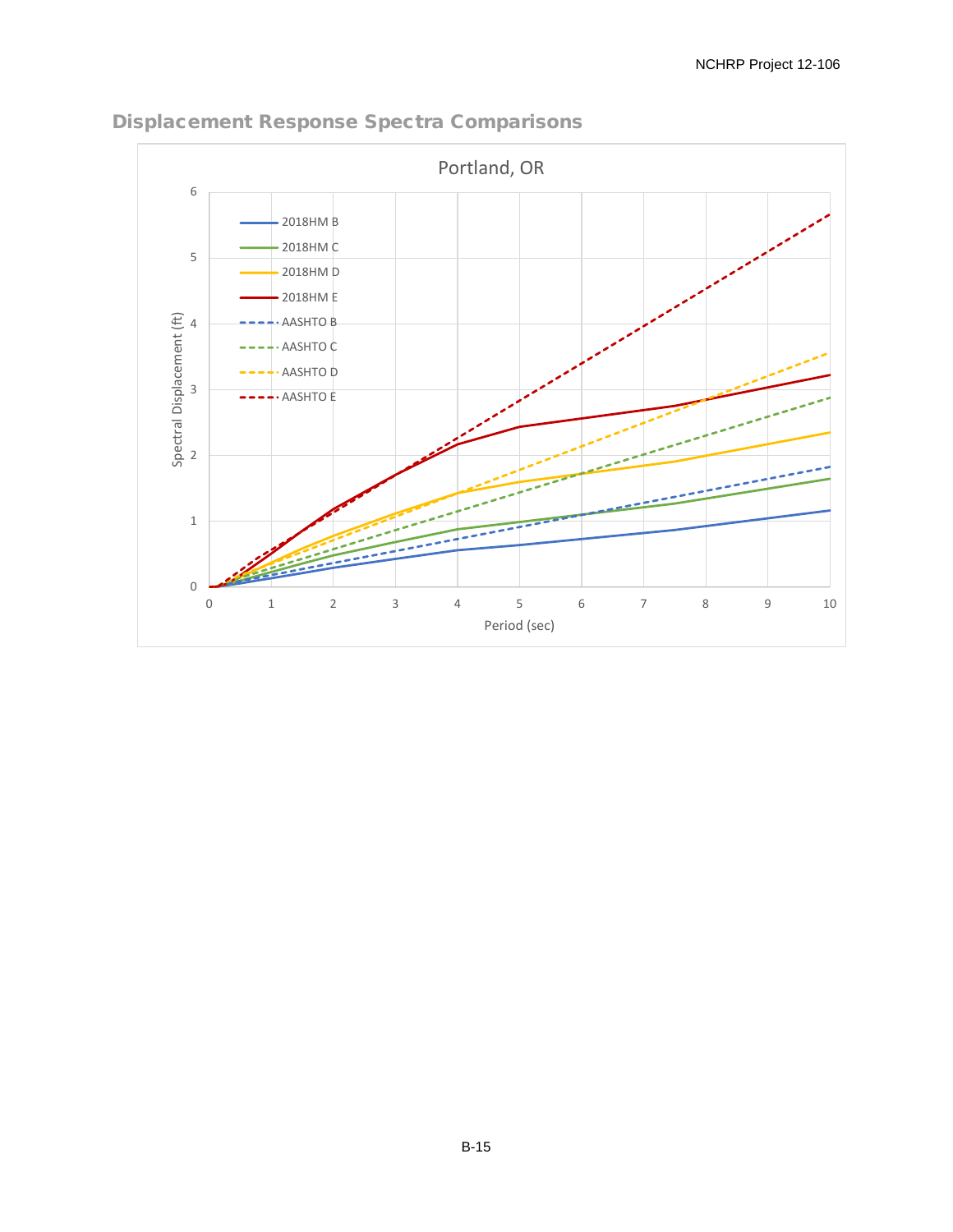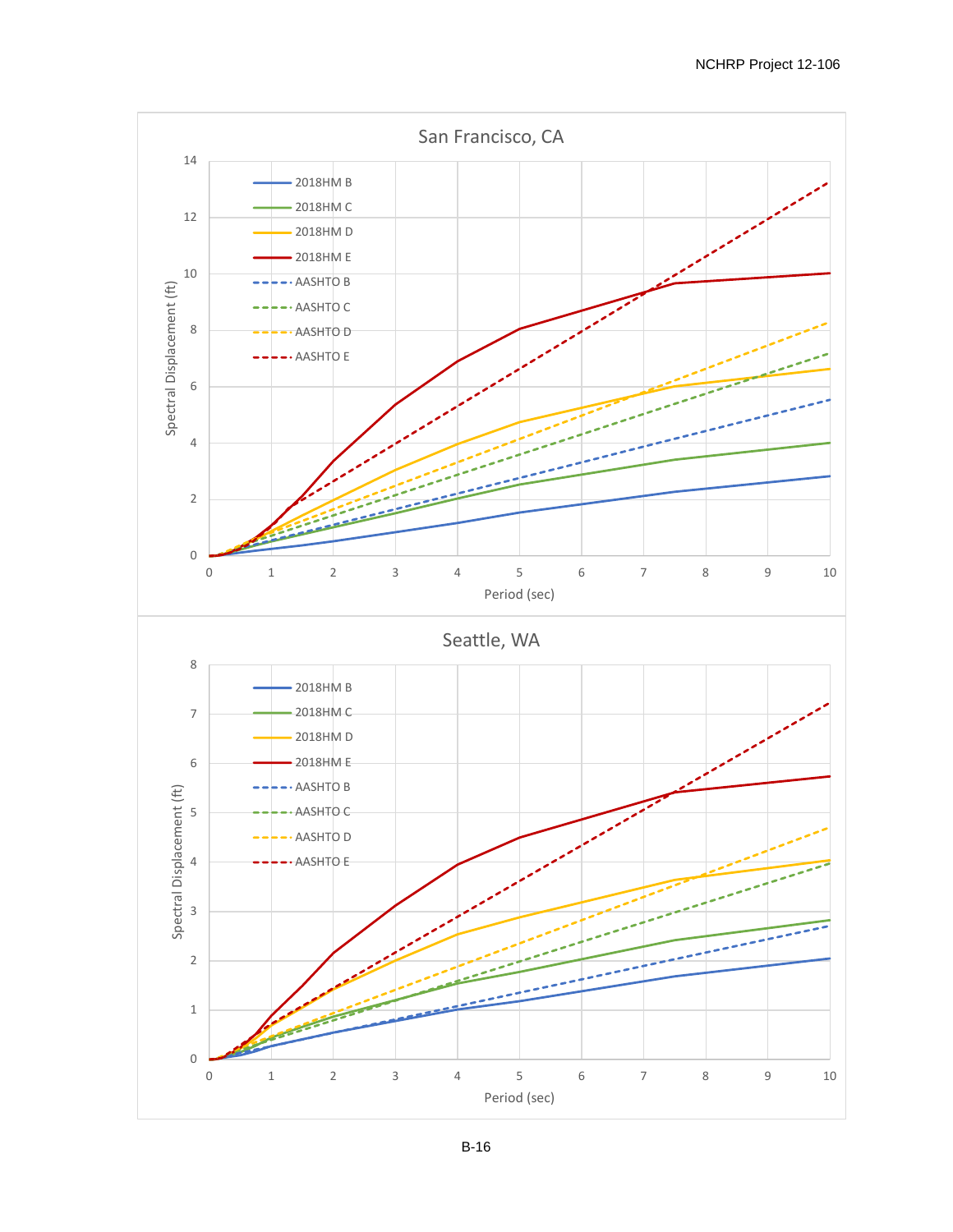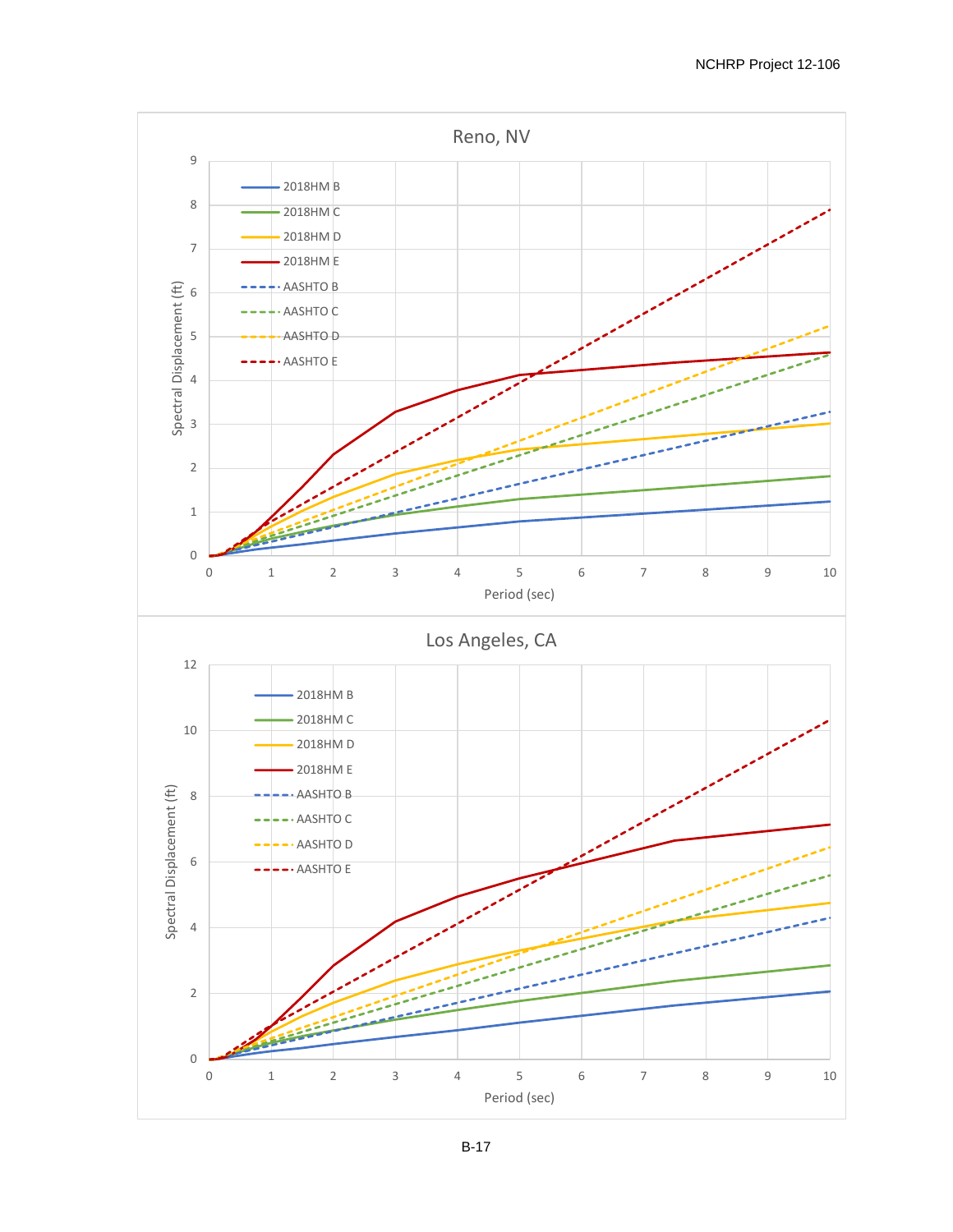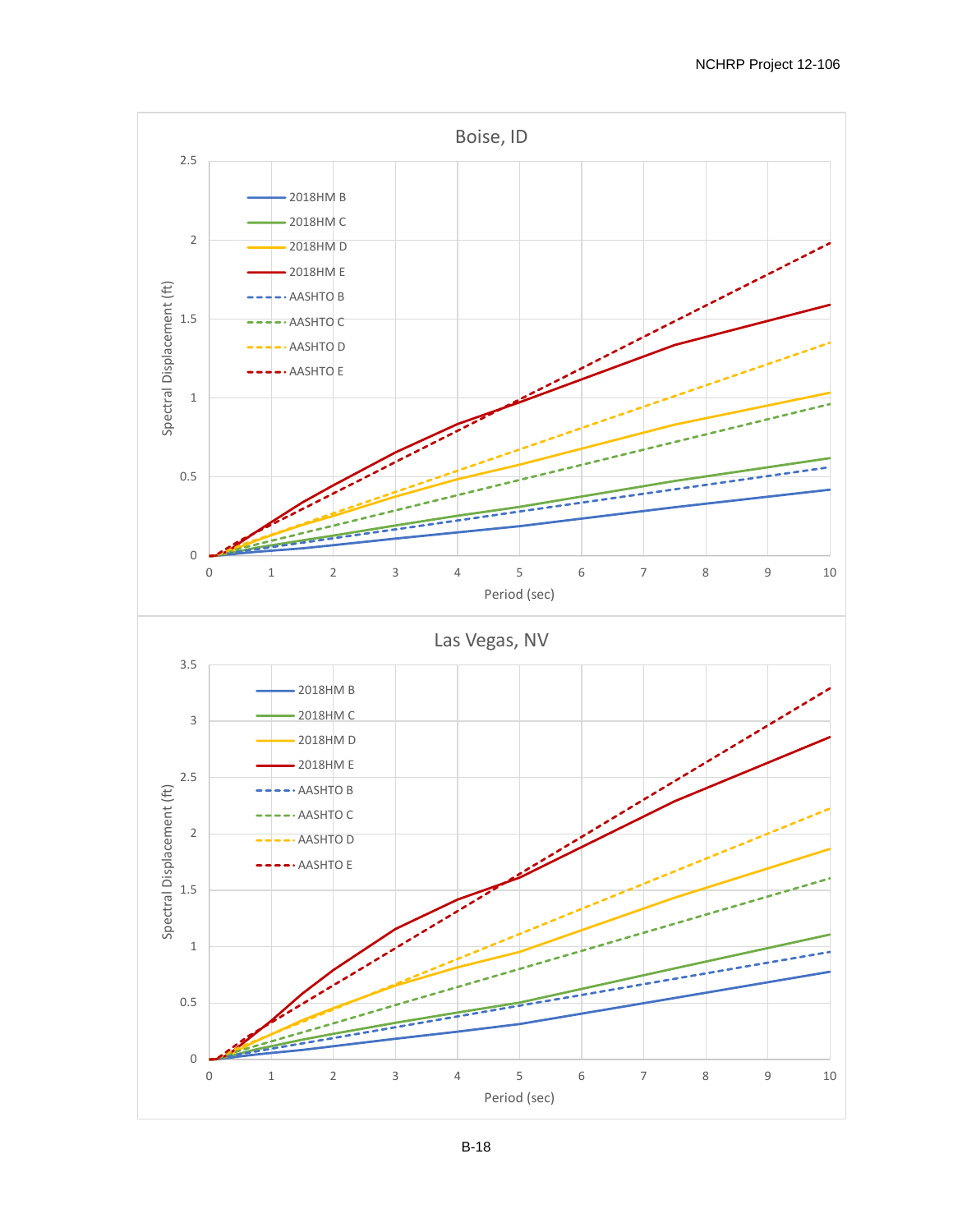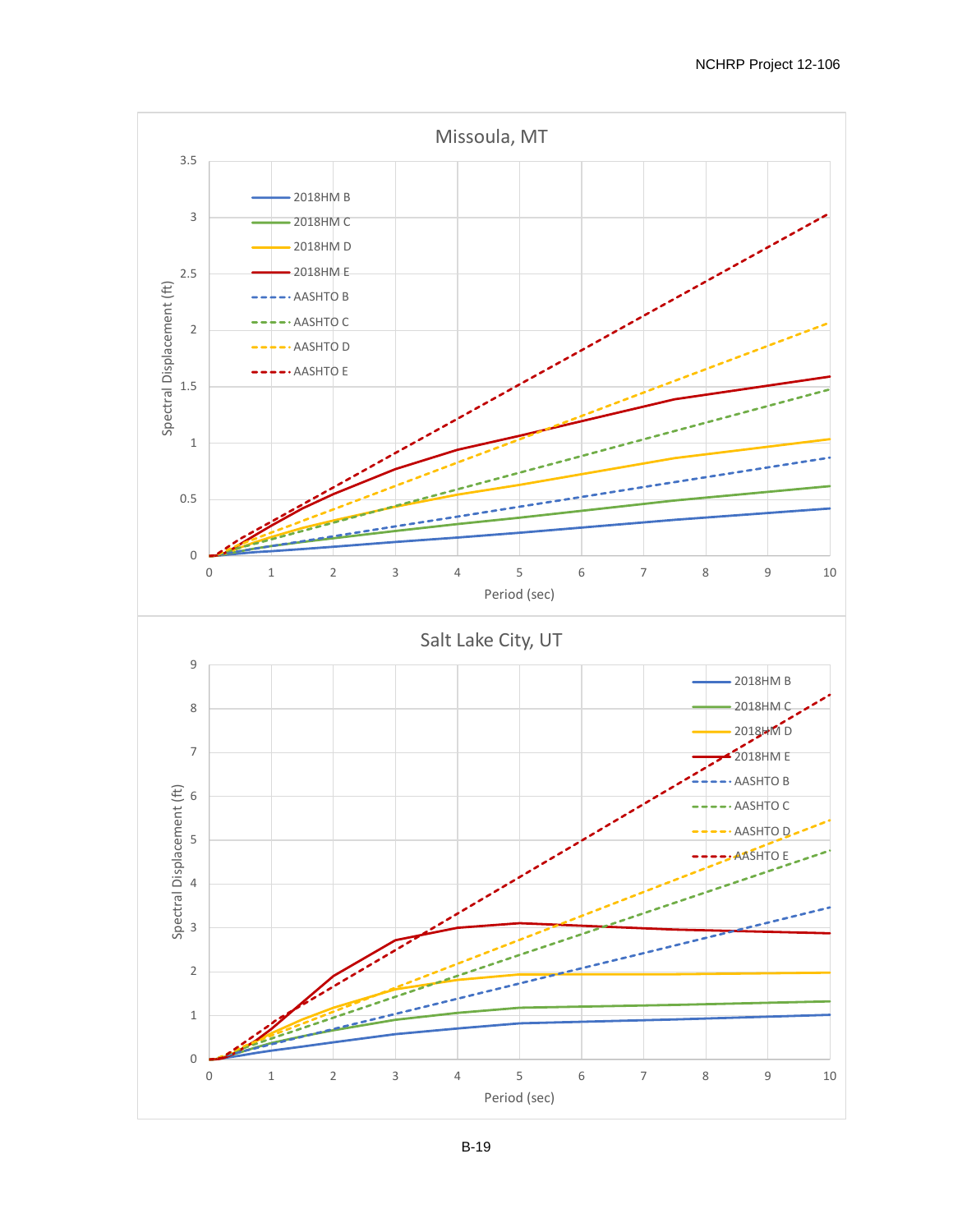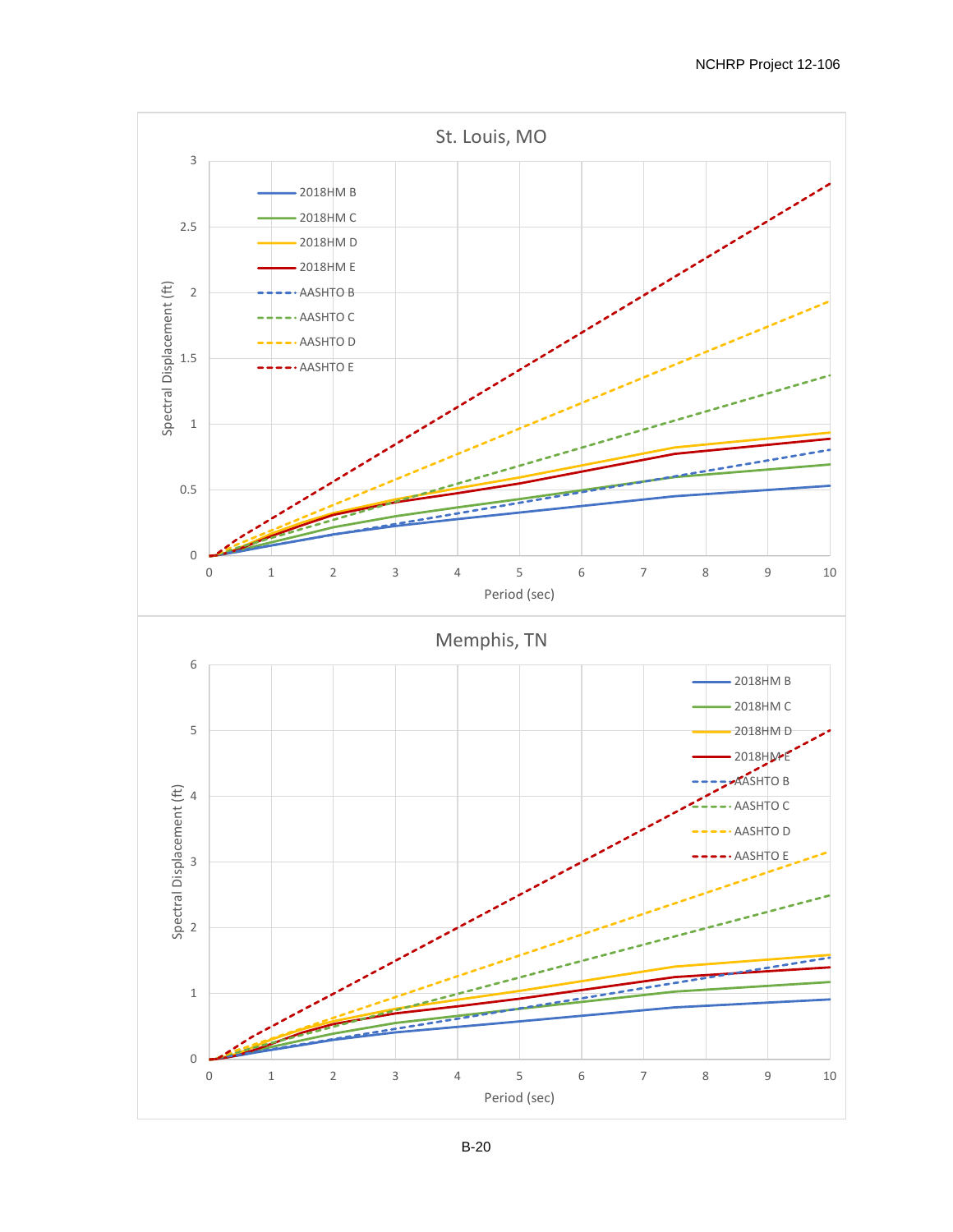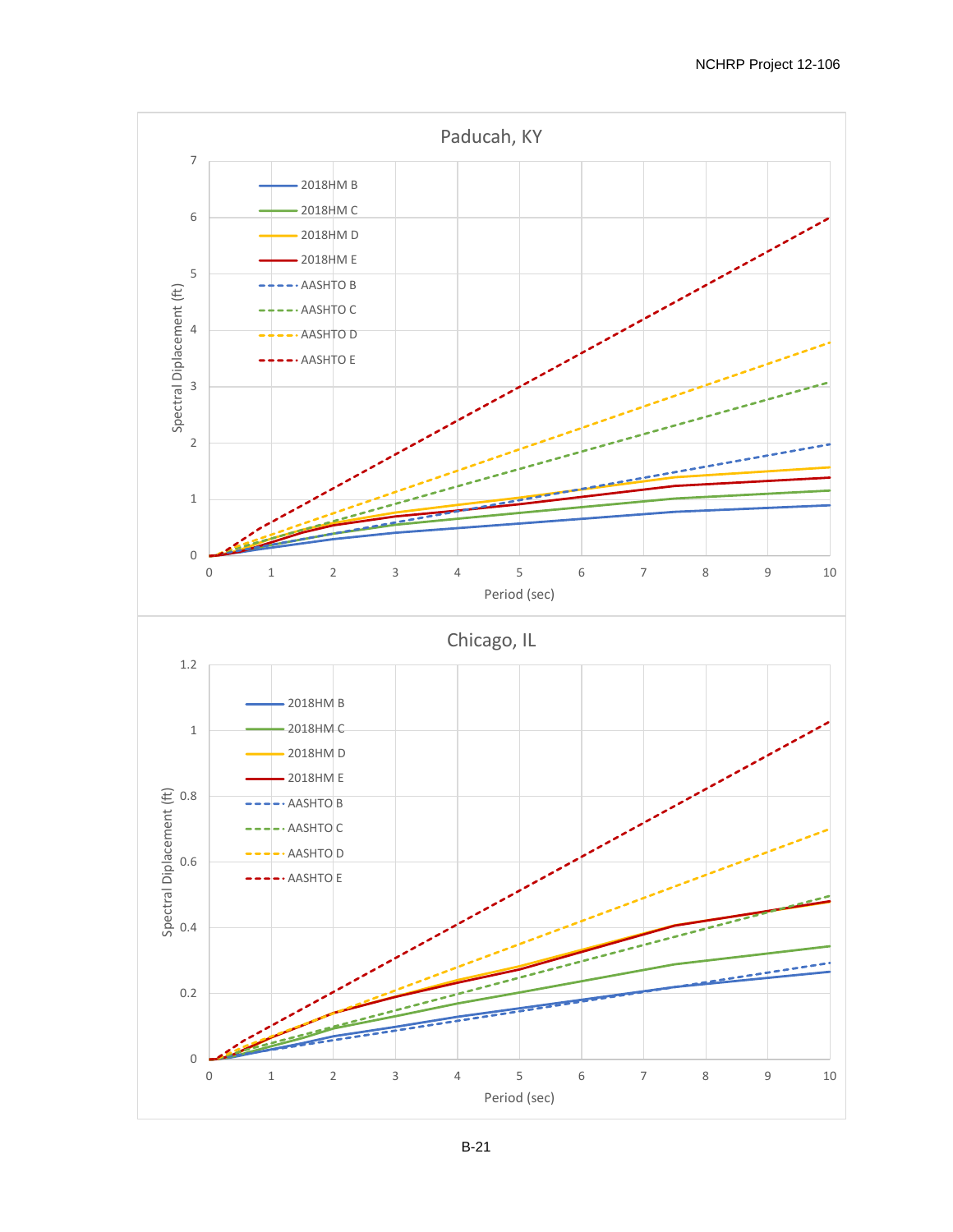